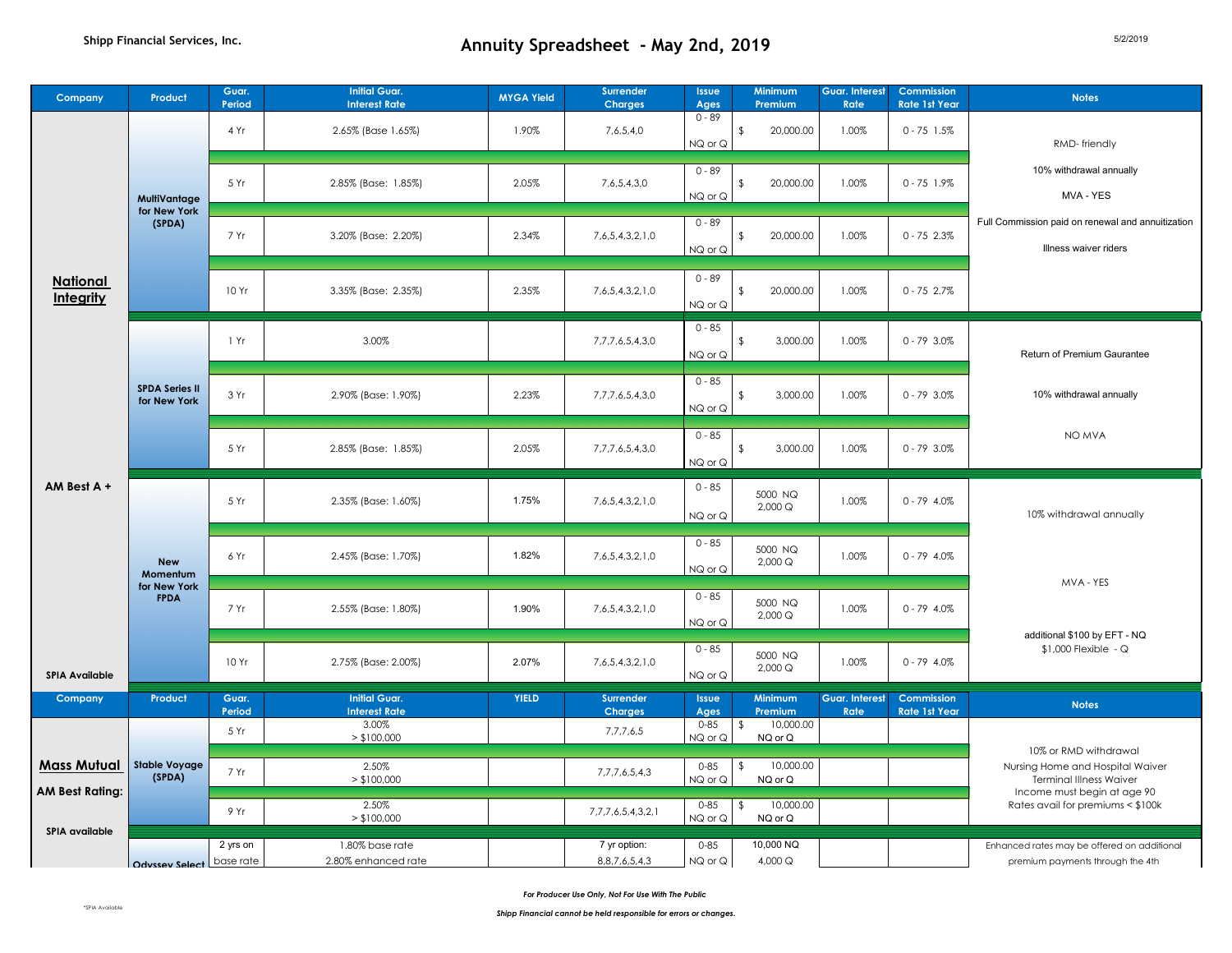|                                          | wajaay aanaan<br>(FPDA)                                          |                       |                                                                  |                                                                 |                                    |                      | 1,000 addt'l                      |                               |                                    | contract year; subject to current offering rates                |
|------------------------------------------|------------------------------------------------------------------|-----------------------|------------------------------------------------------------------|-----------------------------------------------------------------|------------------------------------|----------------------|-----------------------------------|-------------------------------|------------------------------------|-----------------------------------------------------------------|
|                                          |                                                                  | 2 yrs on<br>base rate | 1.90% base rate<br>2.90% enhanced rate                           |                                                                 | 9 yr option:<br>8,8,7,6,5,4,3,2,1  | $0 - 85$<br>NQ or Q  | 50 min systematic<br>contribution |                               |                                    | NON-ROLLING surrender schedule                                  |
| Company                                  | Product                                                          | Guar.<br>Period       | <b>Initial Guar.</b><br><b>Interest Rate</b>                     | Yield                                                           | <b>Surrender</b><br><b>Charges</b> | <b>Issue</b><br>Ages | <b>Minimum</b><br>Premium         | <b>Guar. Interest</b><br>Rate | Commission<br><b>Rate 1st Year</b> | <b>Notes</b>                                                    |
| Principal                                |                                                                  | 3 <sub>yr</sub>       | <100.000 2.25%                                                   | 2.25%                                                           | 7,6,6                              | $0 - 85$             |                                   | 1.00%                         | 0-79 1.00%                         |                                                                 |
|                                          | <b>Select Series</b><br>(Rates Shown)<br><b>Effective August</b> |                       | >100,000 2.35%                                                   | 2.35%                                                           |                                    |                      |                                   |                               |                                    |                                                                 |
| Financial                                |                                                                  |                       | 4 yr                                                             | 50,000-99,999 2.55% (Base 1.25%)<br>>100,000 2.70% (Base 1.40%) | 2.55%<br>2.70%                     | 7,6,5,4              | $0 - 85$                          | 5,000 NQ, Q                   | 1.00%                              | 0-79 2.25%                                                      |
| <b>AM Best Ratina:</b>                   | 29, 2016                                                         | 6 Yr                  | 50.000-99.999 2.85% (Base 1.40%)<br>>100,000 3.00% (Base: 1.55%) | 2.85%<br>3.00%                                                  | 7,6,5,4,3,2                        | $0 - 85$             |                                   | 1.00%                         | 0-79 3.00%                         |                                                                 |
| $A+$                                     |                                                                  |                       |                                                                  |                                                                 |                                    |                      |                                   |                               |                                    |                                                                 |
|                                          |                                                                  | 3 yr                  | 50,000-99,999 2.40% (Base: 2.40)<br>100.000+ 2.55% (Base: 2.55)  | 2.40%<br>2.55%                                                  | 8,7,6                              | $0 - 90$             | 50,000-NY only                    | $1\% - NY$                    | 0-80 1.00%                         |                                                                 |
|                                          |                                                                  | 4 yr                  | 50.000-99.999 2.45% (Base: 2.45)<br>100,000+ 2.55% (Base: 2.55)  | 2.45%<br>2.55%                                                  | 8,7,6,6                            | $0 - 90$             |                                   | $1\% - NY$                    | 0-80 1.90%                         |                                                                 |
|                                          | <b>Preferred Series</b><br>Annuity                               | 5 yr                  | 50,000-99,999 2.65% (Base: 2.65)<br>100,000+ 2.70% (Base: 2.70)  | 2.65%<br>2.70%                                                  | 8,7,6,6,5                          | $0 - 90$             | 5,000.00                          | $1\% - NY$                    | 0-80 2.25%                         |                                                                 |
| Ask about the                            |                                                                  |                       |                                                                  | <50,000 2.50% (Base: 2.50%)                                     | 2.50%                              |                      |                                   |                               |                                    |                                                                 |
| <b>DEFERRED</b><br><b>Income Annuity</b> |                                                                  | 6 yr                  | 50.000-99.999 2.70% (Base: 2.70)<br>100,000 + 2.75% (Base: 2.75) | 2.70%<br>2.75%                                                  | 8.7.6.6.5.4                        | $0 - 90$             | 5,000.00                          | 1%-NY                         | 0-80 2.50%                         |                                                                 |
|                                          |                                                                  | 7 Yr                  | <50,000 2.50% (Base: 2.50%)<br>50,000-99,999 2.70% (Base: 2.70)  | 2.50%<br>2.70%                                                  | 8,7,6,6,5,4,3                      | $0 - 90$             | 5,000.00                          | 1%-NY                         | 0-80 3.00%                         |                                                                 |
| <b>SPIAs AVAILABLE!</b>                  |                                                                  |                       | 100,000 + 2.75% (Base: 2.75)                                     | 2.75%                                                           |                                    |                      |                                   |                               |                                    |                                                                 |
| Company                                  | Product                                                          | Guar.<br>Period       | <b>Initial Guar.</b><br><b>Interest Rate</b>                     | <b>YIELD</b>                                                    | <b>Surrender</b><br><b>Charges</b> | <b>Issue</b><br>Ages | <b>Minimum</b><br>Premium         | <b>Guar, Interest</b><br>Rate | Commission<br><b>Rate 1st Year</b> | <b>Notes</b>                                                    |
| <b>Security</b>                          |                                                                  | 1 Yr                  | <25,000 1.75%<br>>25,000 1.85%                                   |                                                                 | 7, 7, 7, 6, 5, 4, 3                | $0 - 85$<br>NQ or Q  | 5,000.00<br>NQ or Q               | 1.75%                         |                                    | Optional bailout provision<br>w/bailout rates are 1.00% / 1.25% |
| Mutual                                   |                                                                  |                       |                                                                  |                                                                 |                                    |                      |                                   |                               |                                    |                                                                 |
|                                          | <b>SPDA</b>                                                      | 3 Yr                  | <25,000 1.90%<br>>25,000 2.15%                                   |                                                                 | 9, 9, 9, 8, 7, 6, 5                | $0 - 85$<br>NQ or Q  | 5,000,00<br>NQ or Q               | 1.75%                         |                                    | Optional bailout provision<br>w/bailout rates are 1.30% / 1.55% |
| <b>AM Best Rating:</b>                   |                                                                  |                       |                                                                  |                                                                 |                                    |                      |                                   |                               |                                    |                                                                 |
| A -                                      |                                                                  | 5 Yr                  | <25,000 2.50%<br>>25,000 2.70%                                   |                                                                 | 7,7,7,6,5                          | $0 - 85$<br>NQ or Q  | 5,000.00<br>NQ or Q               | 1.75%                         |                                    | 5% withd'l Yr. 1; 10% Yr. 2<br>" 5 & 5 SPDA"                    |